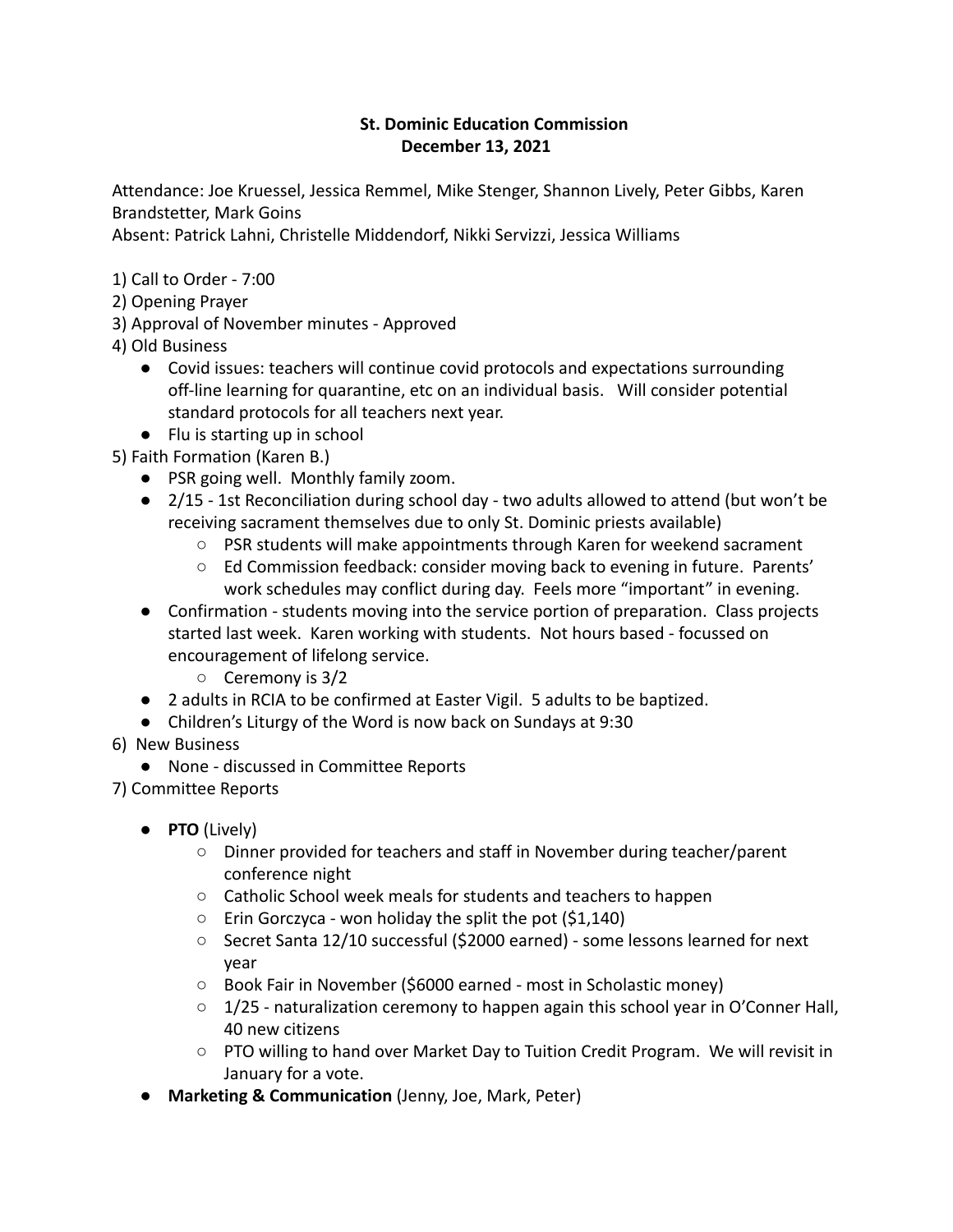- Open House Marketing Committee is finalizing plans. Will be reaching out for volunteers soon. Giveaways, pamphlet, waterbottles, picture station. Six big signs going out in the community. Will be in family of parish bulletins (not Victory though).
	- 12:30-2 for new families only.
	- Looking into facebook advertising
	- Considering tech ideas for next year
- Preschool Fair participation in middle January at childcare center at Anderson Ferry and Crookshank.
- *Google Ad Grant* need to get a letter to Google explaining how St Dominic school is a part of the parish on our letterhead. Should get a response in 7-10 days and then start ads to point to St. Dominic's website.
- Website demo:
	- Joe shared the current version of the new website. 95% ready to go. Will launch the week before Christmas.
	- Messaging for release of website in Friday's Parent Press. Peter can author.
	- Feedback from Commission:
		- Consider changing "Register" page to some sort of Information for New students page, or "Become a Blackhawk"
		- Consider adding a "one stop shop" of information for new families that has links to other relevant pages throughout the website
	- Feedback from Jenny:
		- Take advertised times off events that are not open to the public. Will need to decide in future if we keep Events on website, or only have Gradelink calendar as lone source of calendar of events
		- Change links to actual Parent Press documents to link to Gradelink, where they are published already each week, and not publish directly on the website. This requires a password to get into.
	- Request for Commission Members: Please review and provide feedback: <http://stdominic.servehttp.com/> (this is the development site prior to it moving to the current school website domain. Note: we will eventually want to change stdominicdelhi-k-8.org to a new domain since we are now pre-k-8).
	- Will need to discuss in future plans for long-term maintenance, content refreshes, ownership, etc.
- $\circ$  Messaging for the School (Jessica W) Jessica has been doing research on other school messaging and how it can translate to what we want to message
	- Can we use a service that pushes out messaging to all social media platforms at once?
	- Consider an intern/co-op option for marketing? Consider talking to Fr. Jim (or new pastor)